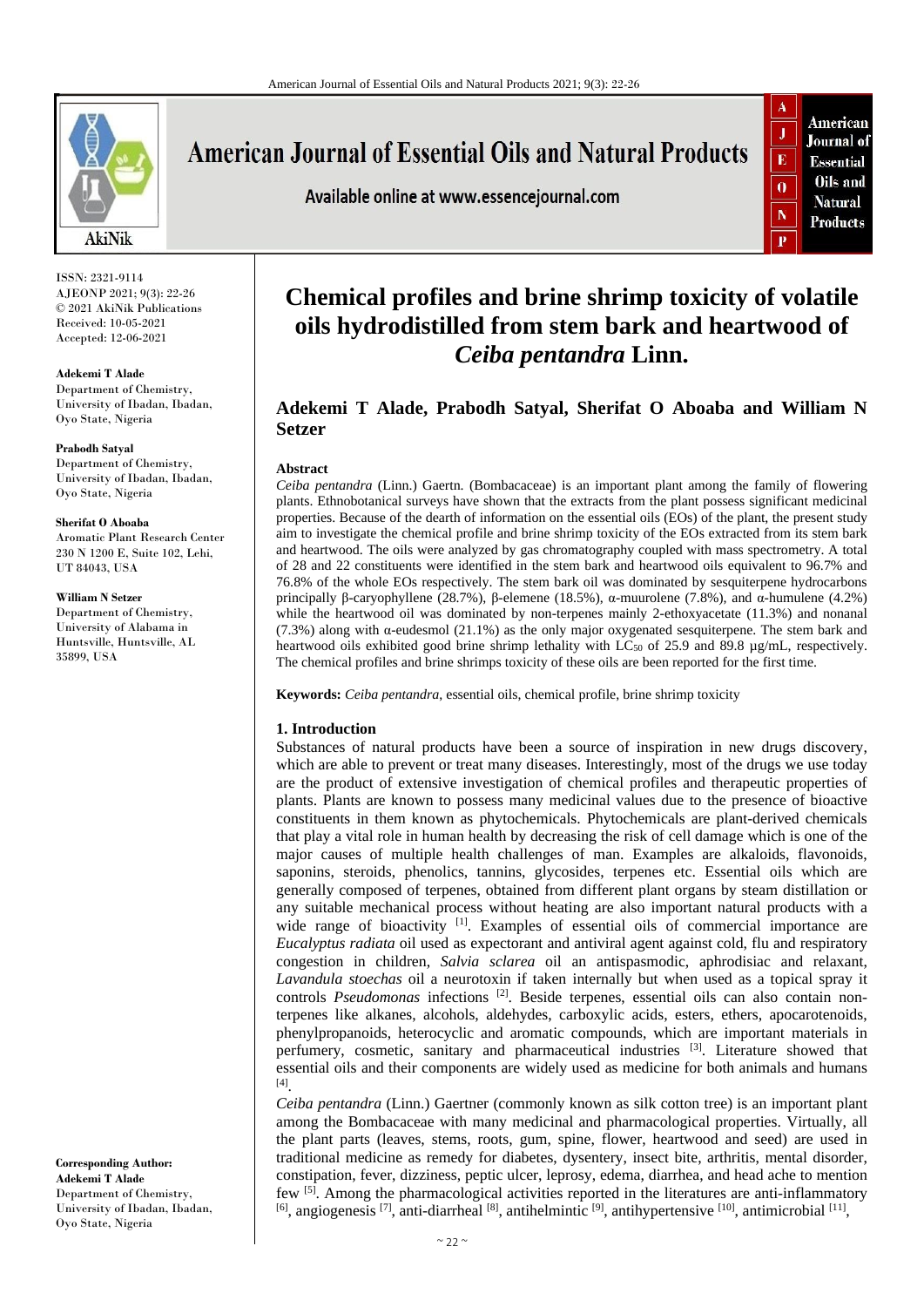antioxidant  $[12]$ , hepatoprotective  $[13]$ , hypoglycaemic  $[14]$ , hypolipidemic [15], antiulcerogenic [16] and cytotoxicity [17].

Although, previous researchers have work extensively on the extracts from various organs of the plant  $[8, 11, 18]$ , the essential oils from the stem bark and the heartwood have not yet been inspected. Thus, the present study was undertaken to examine the chemical profiles and brine shrimp toxicity of the volatile oils extracted from stem bark and heartwood of *Ceiba pentandra*.

## **2. Materials and Methods**

## **2.1 Extraction of Essential Oils**

The plant was collected at the boundary of Department of Chemistry, University of Ibadan (7° 26' 42.3" N/3° 53' 35.7" E), Nigeria and authenticated at Forestry Research Institute of Nigeria where a voucher specimen (FHI 112962) was deposited. The plant materials were air dried and pulverized before subjecting a known quantity to hydrodistillation for 3 h using an all glass Clevenger-type apparatus according to British Pharmacopeia specification (1980) <sup>[19]</sup>. The oils extracted were free of moisture by drying over anhydrous sodium sulfate, then stored in sealed glass vials and kept under refrigeration at 4 ℃ prior to analysis.

# **2.2 Gas Chromatography/Mass Spectrometry (GC-MS)**

The GC-MS analysis of the oils was carried out using Schimadu GC-MS-QP2010 equiped with ZB-5 fused silica capillary column (Phenomenex, Torrance, CA, USA) with a (5% phenyl) polymethylsilosane stationary phase and film thickness of 0.25 µm. The GC-MS was operated at the electron impact mode of 70 eV, scan range 40-400 a.m.u. and scan rate 3.0 scans/s. Both the injector and the ion source temperature were  $260$  °C. The GC oven temperature was programmed for 50 ℃ and then increased at the rate of 2 ℃/ min to 260 ℃. The carrier gas was helium with the column head pressure of 552 kPa and film thickness of 1.37 mL/min. A 5% w/v solution of the sample in  $CH_2Cl_2$  was prepared and 0.1 µL was injected with a splitting mode of 30:1.

Identification of the essential oil components was based on their retention indices determined by reference to *n*-alkanes homologous series and by comparison of their mass spectral fragmentation pattern with those reported in the literature [20] and our own data base library [21].

# **2.3 Brine Shrimp Lethality Assay**

The brine shrimp lethality assay was first proposed by Micheal *et al* in 1956<sup>[22]</sup>. The assay is an important bioassay that predicts ability of natural products (including essential oils) to kill cancer cells in cell cultures [23] . Besides, it is also capable of detecting a broad spectrum of bioactivity present in a plant extracts  $[24]$  including pesticidal activity  $[25]$ . This assay is based on the ability of the essential oil to kill laboratory cultured brine shrimp (*Artemia salina* larvae). The assay was developed with three serial dilutions (1000 ppm, 100 ppm and 10 ppm) and in triplicate, in which 10 active larvae were introduced into 0.5 mL of each concentration making 30 shrimps per dilution. The survived larvae were counted after 24 h and the observed values were subjected to probit regression analysis  $[26]$  to evaluate the toxicity of the oils in terms of lethal concentration (i.e.,  $LC_{50}$ ) which is the concentration that kills 50% of the larvae.

# **3. Results and Discussion**

## **3.1 Chemical constituents of** *Ceiba pentandra* **essential oils**

Essential oils extracted from both stem bark and heartwood of *C. pentandra* were colorless with the percentage yield of 0.14 w/w and 0.09 w/w respectively. The GC-MS analysis results of the oils are given in Table 1. The essential oil constituents are listed in order of their elution from ZB-5 fused capillary column. A total of 28 compounds were identified in the stem bark oil equivalent to 98.8% of the whole oil. The volatile oil was mainly terpenes, dominated by sesquiterpene hydrocarbons (75.6%). The most prominent constituents were β-caryophyllene (28.7%), β-elemene (18.5%), α-muurolene (7.8%), caryophyllene oxide (4.8%) and  $\alpha$ -humulene (4.2%). β-Caryophyllene and caryophyllene oxide are used as food and cosmetic additive. Both compounds are approved by European Food Safety Authority and Food and Drug Administration as flavoring substance in food [27]. Previous studies also showed that they possess antioxidant  $[28, 29]$ , anticancer  $[30, 31]$ , anti-inflammatory  $[32, 33]$  and analgesic properties  $[34, 35]$ . Also,  $\alpha$ -humulene has demonstrated reasonable cytotoxicity against cell lines [27, 36]. On the other hand, 22 components were identified in the heartwood oil which was equivalent to 76.8% of the total oil. The stem bark oil was largely non-terpenes (40.5%). The most abundant constituents were  $\alpha$ -eudesmol (21.1%), 2-ethoxyacetate (11.3%) and nonanal (7.3%).

There was no report on the essential oils from stem bark and heartwood of *C. pentandra* but the floral essential oil showed sabinene (20.8%), (*E*, *E*)-α-farnesene (20.3%), 2-hexenal (8.9%),  $\alpha$ -pinene (7.1%),  $\alpha$ -copaene (5.5%) and 1.8-cineole  $(5.3\%)$  as the most abundant components  $[37]$ . Chemical profiles of volatile oils from other Bignoniaceae plants have been investigated. Venkatesh et al., (2015)<sup>[38]</sup> gave account of the leaf and stem bark essential oils of *Cullenia exarillata* Robyns where palmitic acid (41.5%) and myristic acid (11.0%) were reported as the most prominent constituents in the stem bark oil which were not found in the present study. *Eriotheca longitubulosa* A. Robyns floral essential oil was dominated by α-farnesene (28.0%), germacrene-D (25,7%), *E*-β-ocimene (9.9%) and toluene (6.9%) <sup>[39]</sup>, while the floral oil of *Adansonia digitata* L. contained appreciable quantity of 3-methylbutanol (16.3%), dimethyl disulfide (10.3%) and benzaldehyde (7.8%) as major compounds [37].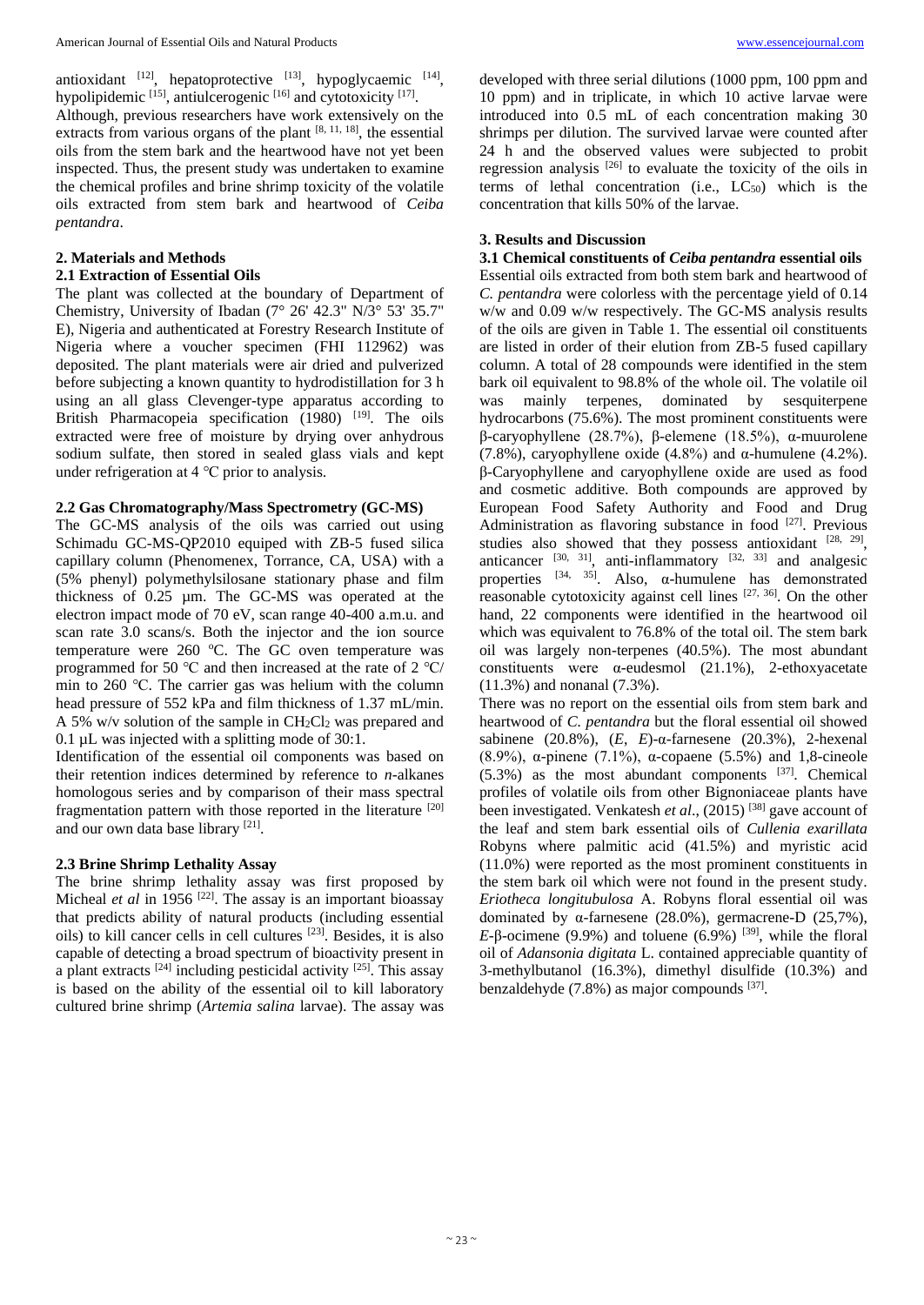|                              | RI   | Percentage composition    |                              |
|------------------------------|------|---------------------------|------------------------------|
| Constituents <sup>a</sup>    |      | <b>Stem bark</b>          | <b>Heartwood</b>             |
| Methylcyclohexane            | 718  |                           | 0.4                          |
| 2-Methyl-2-pentanol          | 723  | $\overline{a}$            | 1.9                          |
| 3-methyl-3-pentanol          | 744  | $\overline{\phantom{a}}$  | 1.1                          |
| 1-Methylcyclopentan-1-ol     | 793  | $\qquad \qquad -$         | 1.2                          |
| Hexanal                      | 799  | 0.7                       | 2.5                          |
| Octane                       | 800  |                           | 0.8                          |
| Styrene                      | 890  | $\overline{a}$            | 0.7                          |
| Nonane                       | 900  | 1.5                       | $\overline{\phantom{a}}$     |
| 2-Ethoxyethyl acetate        | 903  | $\qquad \qquad -$         | 11.3                         |
| $\alpha$ -Pinene             | 930  | $\overline{a}$            | 3.2                          |
| 3-Octanone                   | 983  | 0.8                       | $\Box$                       |
| 2-Pentylfuran                | 987  | $\overline{a}$            | 0.7                          |
| 1-Octanal                    | 1002 | $\overline{\phantom{a}}$  | 0.8                          |
| Nonanal                      | 1103 | 1.1                       | 7.3                          |
| Decanal                      | 1204 | $\equiv$                  | 2.5                          |
| 2-Undecanone                 | 1290 | $\overline{a}$            | 0.8                          |
| β-Bourbonene                 | 1380 | 0.7                       | $\overline{\phantom{a}}$     |
| <b>B-Elemene</b>             | 1386 | 18.5                      | $\overline{\phantom{a}}$     |
| Vanillin                     | 1391 | 1.7                       | $\overline{\phantom{a}}$     |
| Geosmin                      | 1410 | $\overline{a}$            | 0.6                          |
| β-Caryophyllene              | 1416 | 28.7                      |                              |
| Geranyl acetone              | 1444 | 0.8                       | 4.5                          |
| $(E)$ -β-Farnesene           | 1449 | 1.1                       | $\overline{\phantom{a}}$     |
| $\alpha$ -Humulene           | 1452 | 4.2                       | $\qquad \qquad \blacksquare$ |
| allo-Aromadendrene           | 1457 | 0.5                       | $\qquad \qquad -$            |
| $\gamma$ -Muurolene          | 1471 | 1.5                       | $\blacksquare$               |
| Germacrene D                 | 1477 | 0.7                       |                              |
| ar-Curcumene                 | 1477 | $\equiv$                  | 1.2                          |
| Bicyclogermacrene            | 1492 | 2.3                       |                              |
| $\alpha$ -Muurolene          | 1495 | 7.8                       | $\qquad \qquad -$            |
| $\gamma$ -Cadinene           | 1509 | 1.6                       |                              |
| Cubebol                      | 1511 | 1.0                       |                              |
| δ-Cadinene                   | 1514 | 0.8                       | $\overline{a}$               |
| $\alpha$ -Bulnesene          | 1515 | $\mathbb{L}^+$            | 2.5                          |
| Germacrene-D-4-ol            | 1573 | 2.4                       |                              |
| Caryophyllene oxide          | 1575 | 4.8                       | $\blacksquare$               |
| 10-epi-γ-Eudesmol            | 1628 | $\overline{\phantom{a}}$  | 0.8                          |
| $\tau$ -Cadinol              | 1638 | 0.9                       |                              |
| $\alpha$ -Eudesmol           | 1651 | $\equiv$                  | 21.1                         |
| $\alpha$ -Cadinol            | 1652 | 1.0                       | -                            |
| Phytone                      | 1837 | 1.9                       |                              |
| $(5E, 9E)$ -Farnesyl acetone | 1904 | $\blacksquare$            | 3.0                          |
| Methyl palmitate             | 1921 | 1.4                       |                              |
| Methyl stearate              | 2121 | 1.4                       | 0.9                          |
| 1-Docosanol                  | 2484 | 1.0                       | 7.0                          |
| Pentacosane                  | 2500 | 0.8                       |                              |
| <b>Total Identified</b>      |      | 28                        | 22                           |
| Percentage identified        |      | 98.8                      | 76.8                         |
| Monoterpene hydrocarbons     |      | $\mathbb{L}^{\mathbb{N}}$ | 3.2                          |
| Oxygenated monoterpenes      |      | 0.8                       | 4.5                          |
| Sesquiterpene hydrocarbons   |      | 75.6                      | 3.7                          |
| Oxygenated sesquiterpenes    |      | 10.1                      | 24.9                         |
| Non terpenes                 |      | 12.3                      | 40.5                         |

**Table 1:** Chemical constituents of *Ceiba pentandra* Essential oil

RI- Retention determined with respect to a series of *n*-alkanes on a ZB-5 column; <sup>a</sup>-Order of elution from a ZB-5 fused silica capillary column;

#### **3.2. Brine shrimp lethality of** *Ceiba pentandra* **essential oil**

The result of the brine shrimp lethality assay is given in Table 2. The mortality rate increases as the concentration increases. Negative control was likewise subjected to the same procedure to validate the test method and no mortality was observed, indicating the solvent has not contributed to the activity of the oil samples. The concentration that kills 50% of the larvae  $(LC_{50})$  was calculated from the figures recorded from survived and dead shrimps after 24 h. According to

Meyer *et al.* (1982)<sup>[25]</sup> who classified plant phytochemicals using their  $LC_{50}$  values as highly toxic when the value is less than 100 µg/mL, toxic for values between 100 and 500 µg/mL, moderately toxic when less than 1000 and greater than 500 µg/mL and non-toxic if greater than 1000 µg/mL. Thus, both the stem bark oil ( $LC_{50} = 25.9$  µg/mL) and the heartwood oil ( $LC_{50} = 89.8 \mu g/mL$ ) showed high cytotoxic effect. Caryophyllene oxide, β-caryophyllene and α-humulene identified in appreciable quantity in the stem bark oil are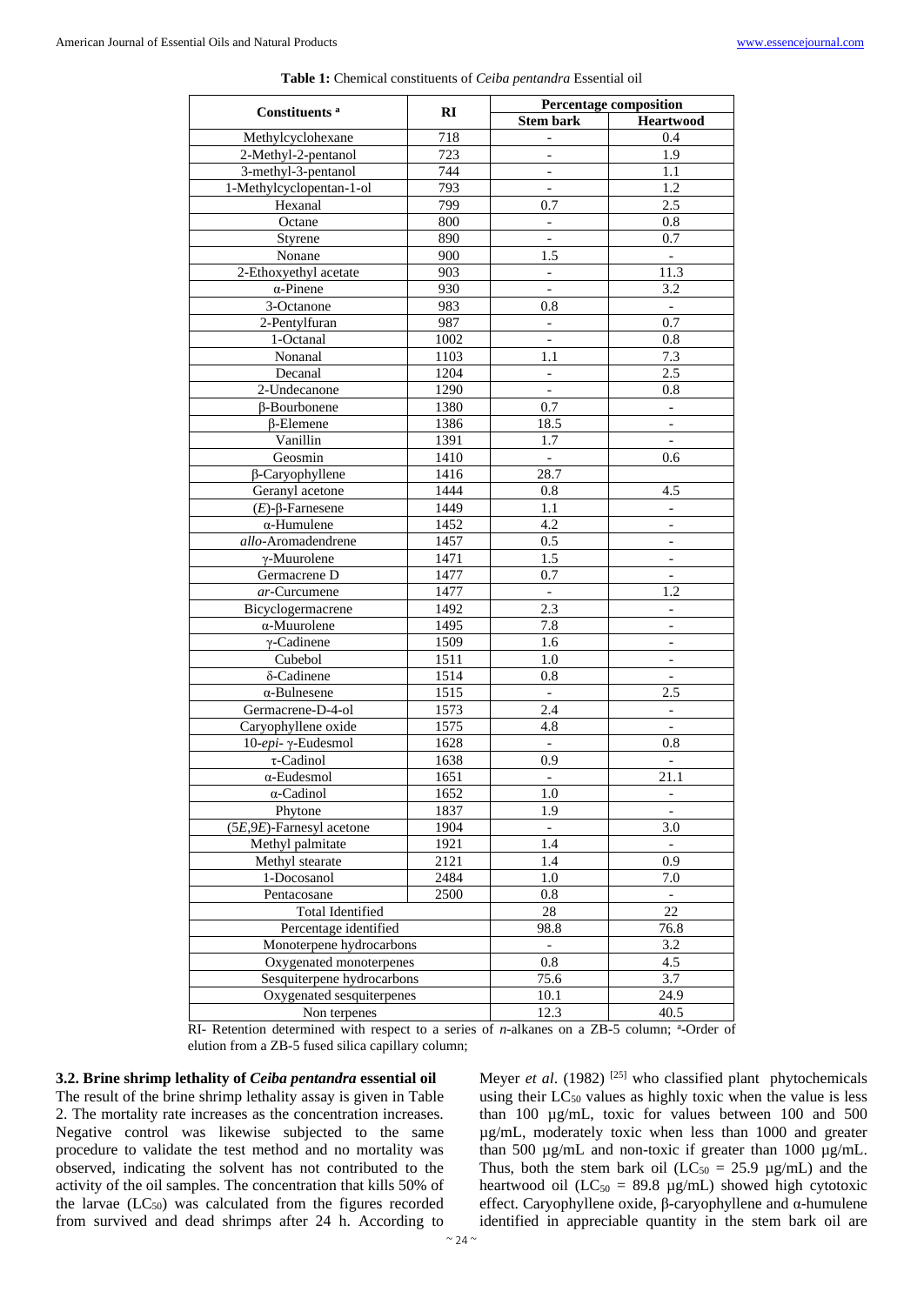known to possess cytotoxic effect against tumor cells [30, 31, 36] and their presence as dominant constituents in essential oils has been reported to improve the cytotoxic activity of the oil. This might have contributed to the higher toxicity of the stem bark oil. Besides, the toxicity of the stem bark may also be attributed to the synergistic effect of other minor constituents. Apart from the fact that brine shrimp lethality assay can predict the cytotoxicity and anti-tumor properties of plant extracts <sup>[40]</sup>, it also helps to envisage the pharmacological activity of the plant extracts  $[41]$ . High lethal concentration indicates high pharmacological activity [22].

**Table 2:** Brine shrimps lethality activity of *Ceiba pentandra* Essential oil

| <b>Essential oils</b>                                               | $LC_{50}$ | LC limit | <b>UC</b> limit | CL.    |  |  |
|---------------------------------------------------------------------|-----------|----------|-----------------|--------|--|--|
| Stem bark                                                           | 25.92     | 16.35    | 40.91           | 0.1363 |  |  |
| Heartwood                                                           | 89.82     | 67.63    | 107.12          | 0.1843 |  |  |
| LC-Lower confidence, UC-Upper confidence, LC <sub>50</sub> - Lethal |           |          |                 |        |  |  |
| concentration. CL-Confidence limit                                  |           |          |                 |        |  |  |

#### **4. Conclusions**

The essential oil hydrodistilled from *Ceiba pentandra* L. stem bark and heartwood were dominated by sesquiterpene hydrocarbons and non-terpenes respectively. The result from this study suggests both oils could possess anti-tumor and other pharmacological activities. Hence, the oils should be tested against human cell lines and more bioassays should be carried out to validate their bioactivity.

#### **5. References**

- 1. Rubiolo P, Liberto E, Matteodo M, Sgorbini B, Mondello L, Zellner BA, Costa R, Bicchi C. Quantitative analysis of essential oils: a complex task. Flavour and Fragrance Journal. 2008;23:382-391.
- 2. Manion CR, Widder RM. Essentials of essential oils. American Journal of Health-System Pharmacy. 2017;74(9):153-162.
- 3. Buchbauer O. The detailed analysis of essential oils leads to the understanding of their properties. Perfumer and Flavorist. 2000;25:64-67.
- 4. Turek C, Stintzing FC. Stability of essential oils: A review. Comprehensive Reviews in Food Science and Food safety. 2013;12:40-53.
- 5. Elumalai A, Nikhitha M, Adarsh D, Raju K, Yetcharla V. A review on *Ceiba pentandra* and its medicinal features. Asian Journal of Pharmacy and Technology. 2012;2(3):83-86.
- 6. Anosike CA, Okagu IU, Amaechi KC, Nweke VC. In vivo anti-inflammatory and analgesic potentials of methanol extract of *Ceiba pentandra* stem back. American Journal of Research Communication. 2016;4(9):116-129.
- 7. Nguyen HN, Hwan-Mook K, Ki-Hwan B, Byung-Zun A. Inhibitory effects of Vietnamese medicinal plants on tube-like formation of human umbilical venous cells. Phytotherapy Research. 2003;17(2):107-111.
- 8. Sule MI, Njinga NS, Musa AM, Magaji MG, Abdullahi. Phytochemical and antidiarrhoeal studies of the stem bark of *Ceiba pentandra* (Bombacaceae). Nigerian Journal of Pharmaceutical Sciences. 2001;8(1):143-148.
- 9. Diehla MS, Kamanzi AK, Betschart B. Prospect for antihelmintic plants in the Ivory Coast using ethnobotanical criteria. Journal of Ethnopharmacology. 2011;95(2-3):277-284.
- 10. Nwachkwu IN, Hounge F, Lontis D. Traditional medicine

in primary health care: plants used in the treatment of hypertention in Bafia, Cameroon. Fitotherapia. 1999;70:234-239.

- 11. Oladimeji AO, Oladosu IA, Babatunde O. Phytochemical and antimicrobial assassment of *Ceiba pentandra* spines. The Pacific Journal of Science and Technology. 2015;16(2):244-250.
- 12. Aderogba MA, Kapche GD, Mabusela WT. isolation and characterization of antioxidative constituents of *Ceiba pentandra* (Kapok) leaves extract. Nigerian Journal of Natural Products and Medicine. 2013;17:86-90.
- 13. Bairwa NK, Sethiya K, Mishra SH. Protective effect of stem bark of *Ceiba pentandra* Linn against paracetamol induced hepatotoxicity in rats. Pharmacognosy Research. 2011;2:26-30.
- 14. Saif-ur-Rehman, Jafri S, Ahmed I, Shakoor A, Iqbal H, Ahmad B, *et al*. Investigation of hypoglycemic effect of *Ceiba pentandra* root bark extract in normal and alloxan induced diabetic albino rats. International Journal for Agro Veterinary and Medical Sciences. 2010;4(3):88-95.
- 15. Aloke C, Nwachukwu N, Idenyi JN, Ugwuja EI, Nwachi EU, Edeogu CO, *et al*. Hypoglycaemic and hypolipidaemic effects of feed formulated with *Ceiba pentandra* leaves in alloxan induced diabetic rats. Australian Journal of Basic and Applied Sciences. 2011;4(9):4473-4477.
- 16. Bhushan G, Kavimani S, Rajkapor B. Antiulcer activity of methanolic extract of *Ceiba pentandra* Linn Gaertn on rats. Journal of Pharmacy Research. 2011;4(11):4132- 4134.
- 17. Abouelela ME, Orabi MAA, Abdelhamid RA, Abdelka MSA, Darwish FMM. Chemical and cytotoxic investigation of non-polat extract of *Ceiba pentandra* (L.) Gaertn.: a study supported by computer-based screening. Journal of Applied Pharmaceutical Sciences. 2018;8(07):057-064.
- 18. Anigo KM, Dauda BMD, Sallau AB, Chindo IE. Chemical composition of Kapok (*Ceiba pentandra*) seed and physicochemical properties of its oil. Nigerian Journal of Basic and Applied Sciences. 2013;21(2):105- 108.
- 19. British Pharmacopoeia. H. M. Stationary office, London. 1980;2:109.
- 20. Adams RP. Identification of Essential Oil Components by Gas Chromatography/ Mass Spectrometry, 5th Ed. Texensis Publishing, Gruver, Texas, USA, 2017.
- 21. Satyal P. Development of GC-MS Database of Essential Oil Components by the Analysis of Natural Essential Oils and Synthetic Compounds and Discovery of Biologically Active Novel Chemotypes in Essential Oils. Ph.D Dissertation 2015; University of Alabama in Huntsville.
- 22. Micheal AS, Thompson CG, Abramovitz M. *Artemia salina* as a test organism for bioassay. Science. 1956;123:464-466.
- 23. McLaughlin JL. Bench-top bioassays for the discovery of bioactive compounds in higher plants. Brenesia. 1991;34:1-14.
- 24. Pisutthanan S, Pllianbangchang P, Pisutthanan N, Ruanruay S, Muanrit O. Brine shrimp lethality activity of Thai medicinal plants in the family Meliaceae. Naresuan University Journal. 2004;12(2):13-18.
- 25. Meyer BN, Ferrigni NR, Putnam JE, Jacobson LB, Nichols DE, McLaughlin JL. Brine shrimp: A convenient general bioassay for active plant constituents. Planta Medica**.** 1982;45:31-34.